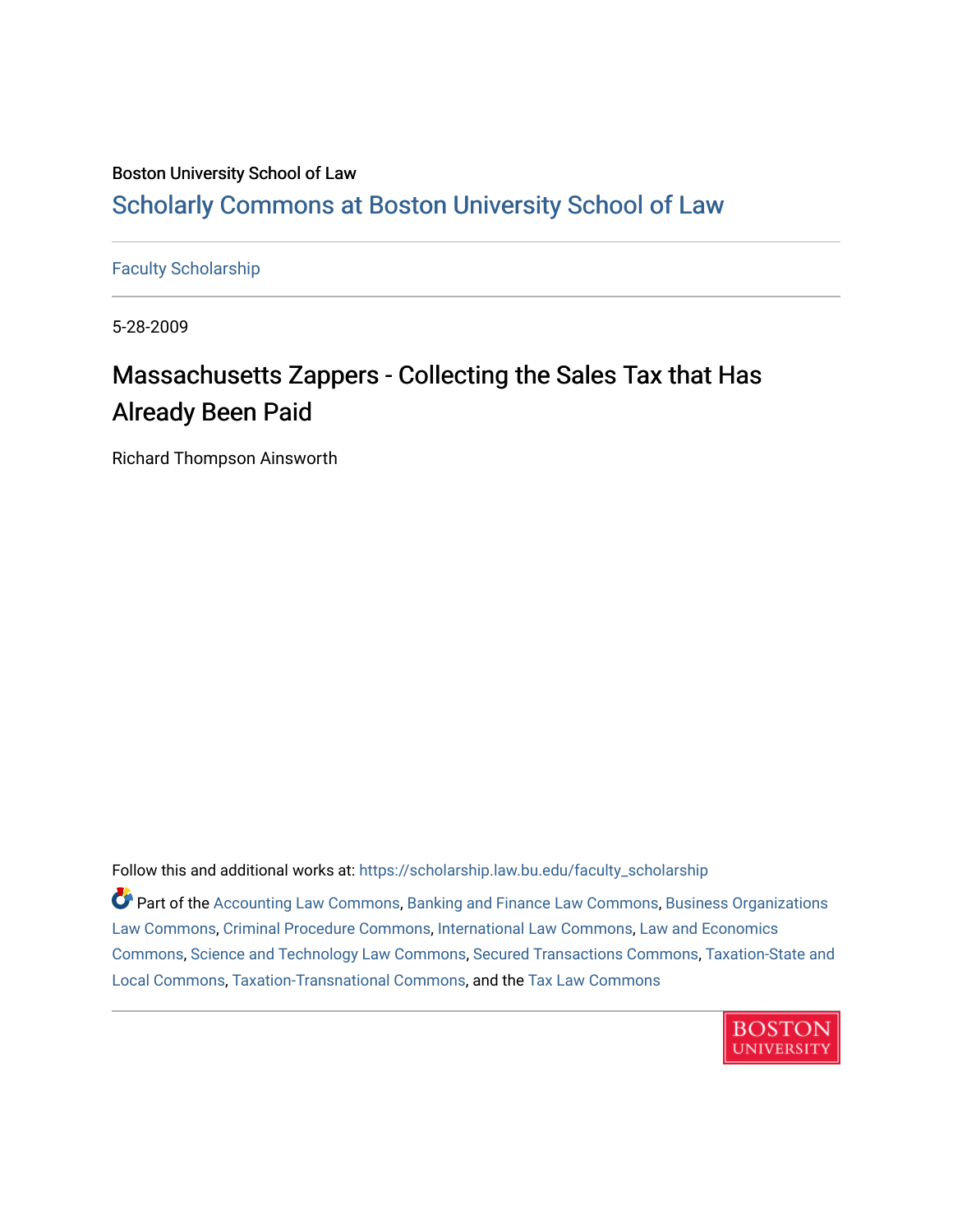

# **MASSACHUSETTS ZAPPERS – COLLECTING THE SALES TAX THAT HAS ALREADY BEEN PAID**

Boston University School of Law Working Paper No. 09-28 (May 28, 2009)

Richard T. Ainsworth

This paper can be downloaded without charge at:

http://www.bu.edu/law/faculty/scholarship/workingpapers/2009.html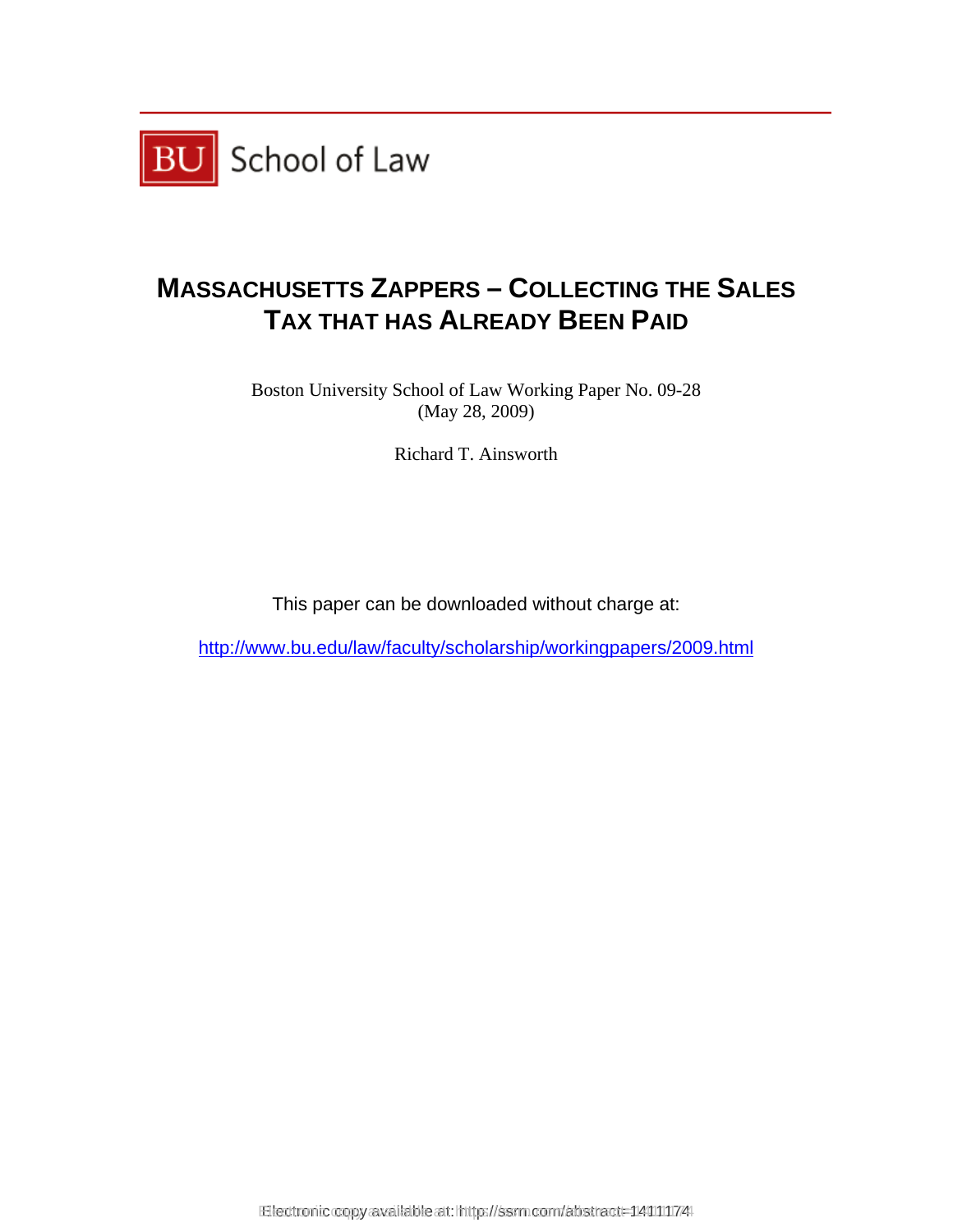### MASSACHUSETTS ZAPPERS – COLLECTING THE SALES TAX THAT HAS ALREADY BEEN PAID

#### Richard T. Ainsworth

No other New England state is as vulnerable to Zappers as is the State of Massachusetts.<sup>1</sup>

Zappers and related software programming, Phantom-ware, facilitate an old tax fraud –

skimming cash receipts. In this instance skimming is performed with modern electronic cash

registers (ECRs).

l

Zappers are a global revenue problem, but to the best of this author's knowledge they have not been *uncovered* in Massachusetts. A global perspective says: it is highly unlikely that Zappers are not in the Commonwealth – we just need to find them. In fact, using a Quebec template, $^{2}$  tax losses from Zappers and related frauds in the Massachusetts restaurant industry alone could exceed \$600 million.<sup>3</sup>

<sup>&</sup>lt;sup>1</sup> Massachusetts has the largest GDP of any of the New England states. See: Demographia, *Regional Gross Domestic Product (GDP): Ranked North America, Europe, Japan & Oceania(Purchase Power Parity)* Wendell Cox Consultancy *available at* http://www.demographia.com/db-intlppp-region.htm. Massachusetts also has the largest restaurant sales profile of any of the New England states. Projected to be \$11,788,189 in 2009 (up 1.8% even in a down economy from 2008). NATIONAL RESTAURANT ASSOCIATION, 2009 RESTAURANT INDUSTRY FORECAST 27.  $2$  The rough estimate that follows assumes that Zappers are as prevalent in Massachusetts as they are in Quebec where some of the most empirically accurate studies on Zappers have been conducted. It further assumes that because the Massachusetts economy (\$239.4) is larger (143% larger) than the Quebec economy (\$166.9) based on relative GDP (measured on a purchase power parity basis) that Massachusetts losses to this fraud would similarly be about 143% of the Quebec losses. Some caveats are appropriate: (1) losses are most likely much higher, because the best Quebec studies were limited to the most abused sector – the restaurant industry – even though Zapper-based ECR frauds are common in grocery stores (USA, Netherlands, Brazil), hairdressing salons (France, Netherlands, Germany), and discount clothing stores (Australia); and (2) to the extent that the Massachusetts economy is more or less dependent on the restaurant and hospitality sector than is Quebec then estimates should again be adjusted. The data used to compare the Massachusetts and Quebec economy comes from the US Department of Commerce and Statistics Canada. See: Demographia, *Regional Gross Domestic Product (GDP): Ranked North America, Europe, Japan & Oceania(Purchase Power Parity)* Wendell Cox Consultancy *available at* http://www.demographia.com/db-intlppp-region.htm.

 $3$  On January 28, 2008 the Quebec Minister of Revenue, Jean-Marc Fournier, published the revenue loss estimated that were based on the empirical work of Statistics Quebec when he stated:

Although the majority of restaurant owners comply with their tax obligations, the restaurant sector remains an area of the Quebec economy where tax evasion is rampant, both in terms of income taxes and sales taxes. Tax losses in this sector are significant. Revenue Quebec estimates them at \$425 million for the 2007-2008 fiscal year.

Revenue Quebec, Press Release, Jean-Marc Fornier, *Pour plus d'équité dans la restauration : il faut que ça se passe au-dessus de la table*; (English trans. *For more equity in the restaurant sector it is required that [business is conducted] above the table* ) *available at* :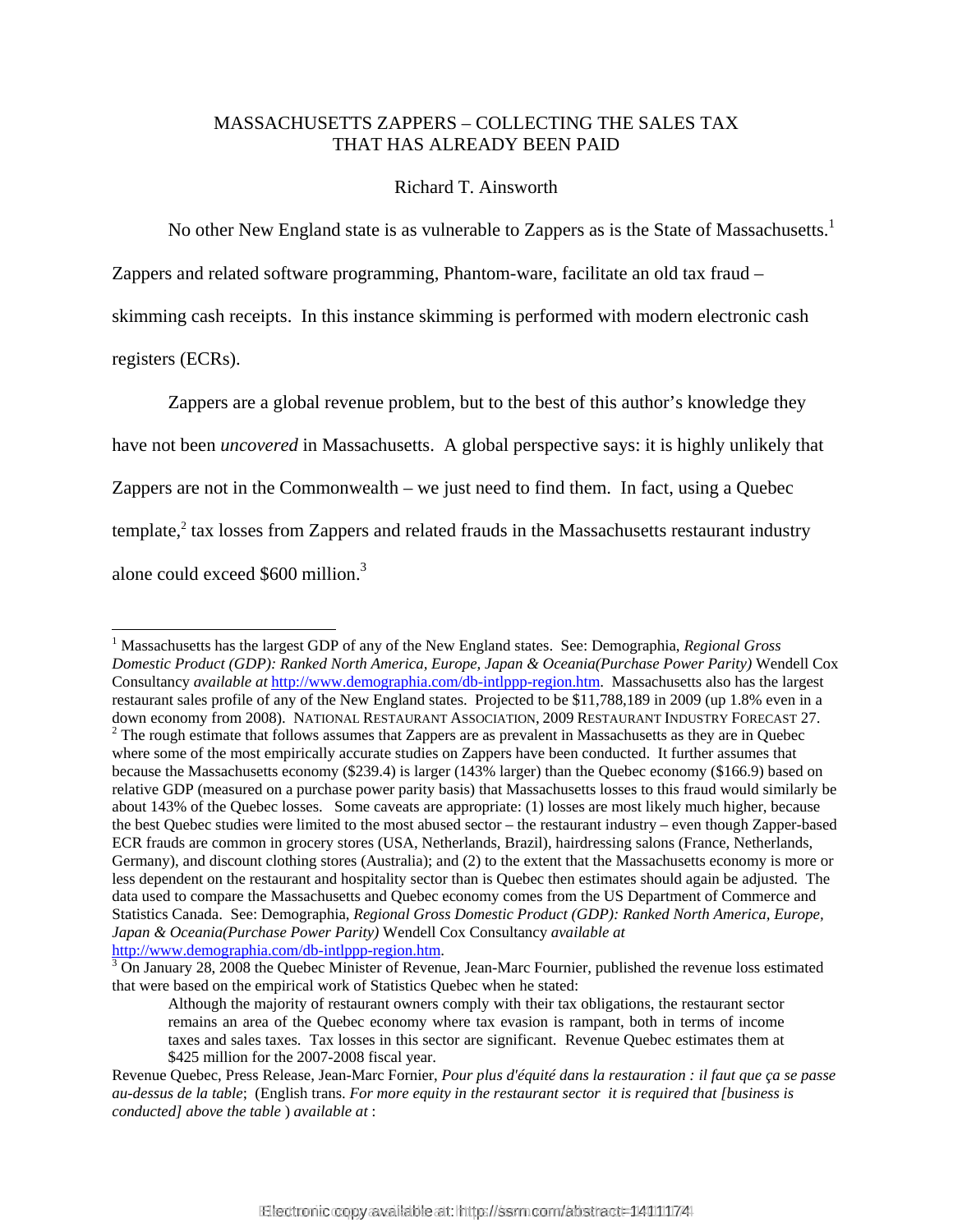Thus, if Massachusetts is indeed in need of revenue it might do well to looks for Zappers and Phantom-ware installed in the ECRs of retail establishments that have a high volume of cash sales. Given the recent attempt to increase in the sales tax by 25% to 6.25%, an effort that is supposed to raise \$600 million in new taxes, it might be appropriate to consider looking for the software add-on programs that are taking the same amount of "old taxes" from the public fisc.<sup>4</sup>

There should be the political will to this. Governor Deval L. Patrick conceded that there is a need to raise additional revenue when he promised to veto the tax increase on April 27, 2009.<sup>5</sup> The legislature agreed with the Governor (at least on this point) when it passed the rate increase by veto-proof margins. It is also likely that the citizens of the State are in accord. At least with respect to the sales tax, what we are essentially taking about is recovering the taxes that the citizens have already paid. This should be preferable to paying more taxes.

### ZAPPERS AND PHANTOM-WARE

 Technology has changed the efficiency with which businesses skim cash receipts. The agents of change are software applications – Phantom-ware and Zappers.  $6$  Phantom-ware is a "hidden," pre-installed programming option(s) embedded within the operating system of a

http://www.boston.com/news/local/massachusetts/articles/2009/05/20/senate\_approves\_sales\_tax\_hike/

l

http://www.revenu.gouv.qc.ca/eng/ministere/centre\_information/communiques/autres/2008/28jan.asp (last visited May 12, 2009). See also the accompanying powerpoint presentation, *Facturation obligatoire dans le secteur de la restauration, L'évasion fiscale au Québec, Sous-déclaration des revenus dans le secteur de la restauration*; (English Trans. *Tax Evasion in Quebec : Obligatory Billing in the Restaurant Sector – Under-declaration of revenues in the restaurant sector*) 3 (January 28, 2008) (in French) (on file with author, with translation). Thus,  $143\%$  of \$425 million = \$607 million.

<sup>4</sup> Michael Levenson, *Senate Approves Sales Tax Hike: 6.25%levy would include alcohol; margin veto-proof in both chambers*, Boston Globe, May 20, 2009 *available at*:

Governor Deval L. Patrick, *Letter to the Massachusetts Senate*, (April 27, 2009) *available at*: http://www.boston.com/news/local/breaking\_news/MESSAGE%20FROM%20THE%20GOVERNOR.pdf

<sup>&</sup>lt;sup>6</sup> For more detailed discussion of Zappers and Phantom-ware see: Richard T. Ainsworth, Zappers: Tax Fraud, Technology and Terrorist Funding http://papers.ssrn.com/sol3/papers.cfm?abstract\_id=1095266; Zappers & Phantom-Ware: A Global Demand for Tax Fraud Technology

http://papers.ssrn.com/sol3/papers.cfm?abstract\_id=1139826; Zappers and Phantom-Ware at the FTA: Are They Listening Now? http://papers.ssrn.com/sol3/papers.cfm?abstract\_id=1147023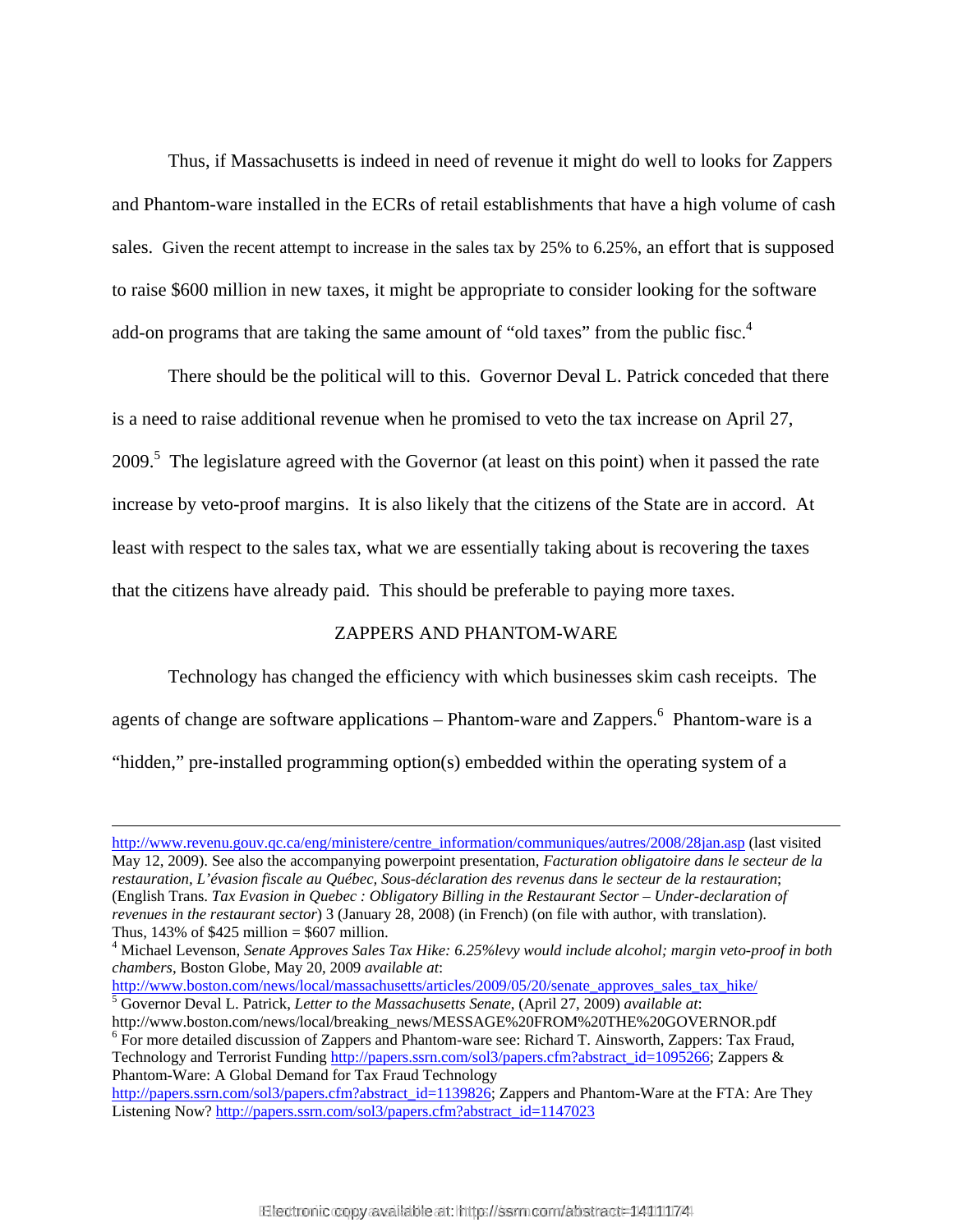modern ECR. It can be used to create a virtual second till and may preserve a digital (off-line) record of the skimming (a second set of digital books). The physical diversion of funds into a second drawer is no longer required, and the need for manual recordkeeping of the skim is eliminated. Because Phantom-ware programming is part of the operating system of an ECR its use can be detected with the assistance of a computer audit specialist.

Zappers are more advanced technology than Phantom-ware. Zappers are special programming options added to ECRs or point of sale (POS) networks. They are carried on memory sticks, removable CDs or can be accessed through an internet link. Because Zappers are not integrated into operating systems their use is more difficult to detect. Zappers liberate owners from the need to personally operate the cash register to skim receipts. Remote skimming of cash transactions is now possible without the knowing participation of the cashier who physically rings up each sale. This attribute of Zappers allows the incidence of skimming fraud to migrate beyond the traditional "mom and pop" stores (where manual skimming was common). Zappers now allow owners to place employees at the cash register, check their performance (monitor employee theft), but then remotely skim sales to cheat the taxman.

#### AN ANOMALY

 It is something of an anomaly that Zappers and phantom-ware appear to be a very serious problem in wide range of developed countries (Canada, the Netherlands, Germany, Brazil, Australia and Sweden) but they do not appear to be a concern in the US. Massachusetts is not alone in its inability to uncover these programs. In fact, there are only two Zapper cases in the US, the \$17 million skimming fraud at Stew Leonard's Dairy (a grocery store) in Connecticut<sup>7</sup>

 7 U.S. v. Stewart J. Leonard Sr. & Frank H. Guthman, 37 F.3d 32 (1994), *aff'd.* 67 F.3d 460 (2nd Cir. 1995) (although the tax case was settled, the details of the fraud are preserved in these federal sentencing appeals).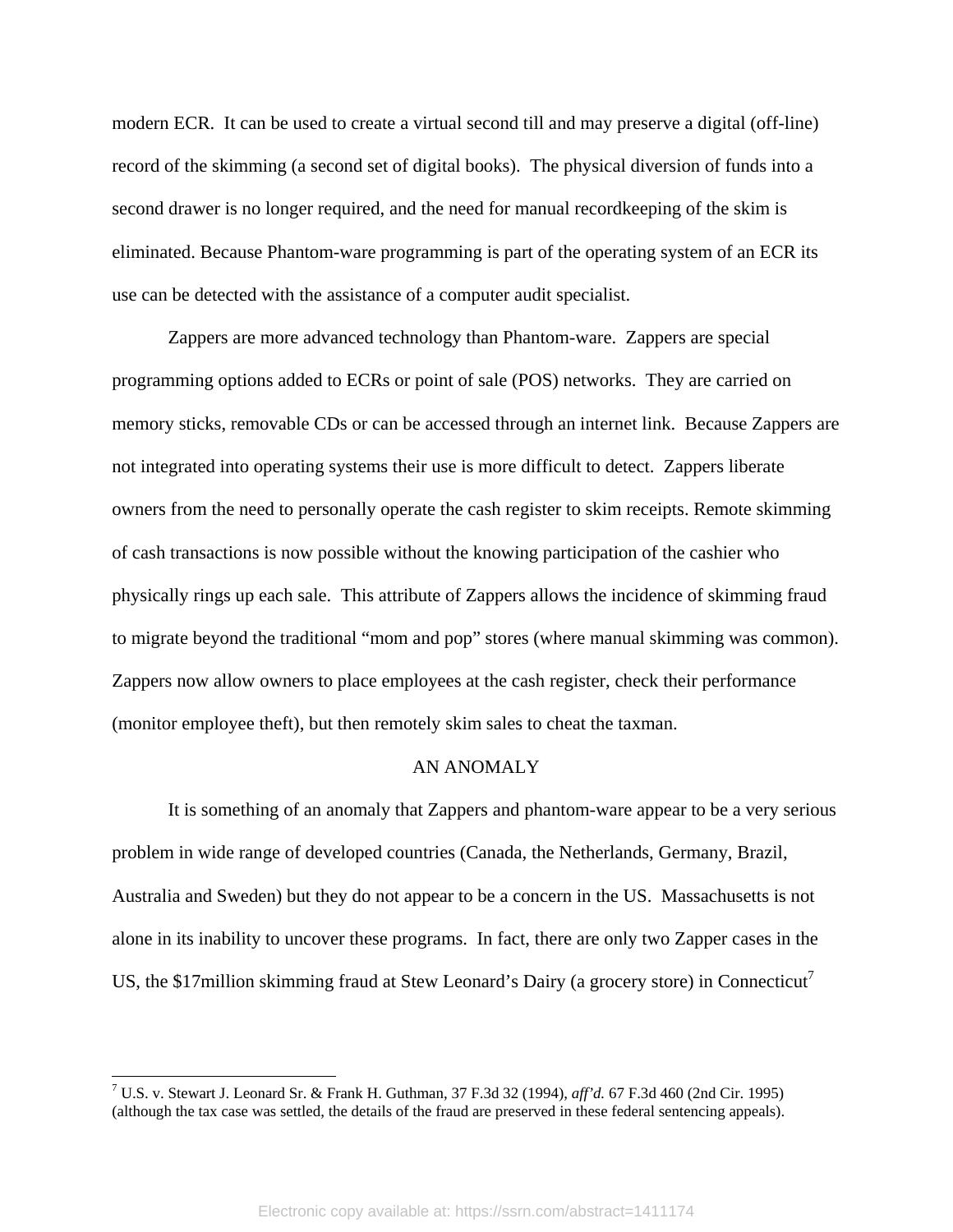and the \$20 million skimming operation at the LaShish restaurant chain in Michigan.<sup>8</sup> It is alleged that the cash skimmed at the LaShish was used to finance Hezbollah terrorists in Lebanon. $\degree$  In both cases the size of the fraud attracted the attention of the IRS because gross receipts were substantially understated. Lesser levels of fraud seem to fly under the IRS radar, and never seem to attract State authorities in business or sales taxes.

The Massachusetts experience with Zappers – no experience at all – contrasts dramatically with the Zapper enforcement activity of the Quebec Ministry of Revenue (MRQ). Over 230 Zapper cases have been prosecuted over the past ten years just 300 miles north of Boston. Is there something Massachusetts can learn from the MRQ?<sup>10</sup>

## THREE STORIES FROM QUEBEC

The MRQ first discovered that Zappers were in wide use in 1997, and has engaged in an aggressive enforcement action ever since. Some of the highlights of this activity over the past ten years include, for example, the Audio Lab investigation, the Stratos restaurants investigation, and the investigations related to Mr. Luc Primeau.

The Audio Lab investigation first became public on April 8, 2004 after search warrants were executed at the San Antonio Grill, a restaurant in Laval, Quebec. The allegation was that a "sales Zapper" *(camoufleur de ventes)* was used to delete sales records.<sup>11</sup> The owner pleaded

http://www.cybersafe.gov/tax/U.S.aopress/2007/txdv072007\_5\_15\_ElAouar.pdf (last visited Feb. 3, 2008). <sup>9</sup> Press Release, U.S. Dept of Justice, Eastern District of Michigan, Superseding Indictment returned Against LaShish Owner (May 30, 2007) *available at*:<br>http://www.justice.gov/tax/usaopress/2007/txdv072007 5 30 chahine.pdf (last visited Feb. 3, 2008).

<sup>&</sup>lt;sup>8</sup> Press Release, U.S. Dept of Justice, Eastern District of Michigan, LaShish Financial Manager Sentenced for 18 months for Tax Evasion (May 15, 2007) *available at*:

 $\overline{10}$  Personal e-mail communication, Gilles Bernard, Adjunct Director General for Fiscal Research, Revenue Quebec November 24, 2008 (on file with author).

<sup>&</sup>lt;sup>11</sup> Revenue Quebec, News Release, Tax Evasion: The Ministry of Revenue Suspects the Restaurant Grill San Antonio de Laval of having used a Zapper (Apr. 8, 2004) *available at*:

http://www.revenu.gouv.qc.ca/eng/ministere/centre\_information/communiques/ev-fisc/2004/08avril.asp (in French only, last visited Feb. 8, 2008).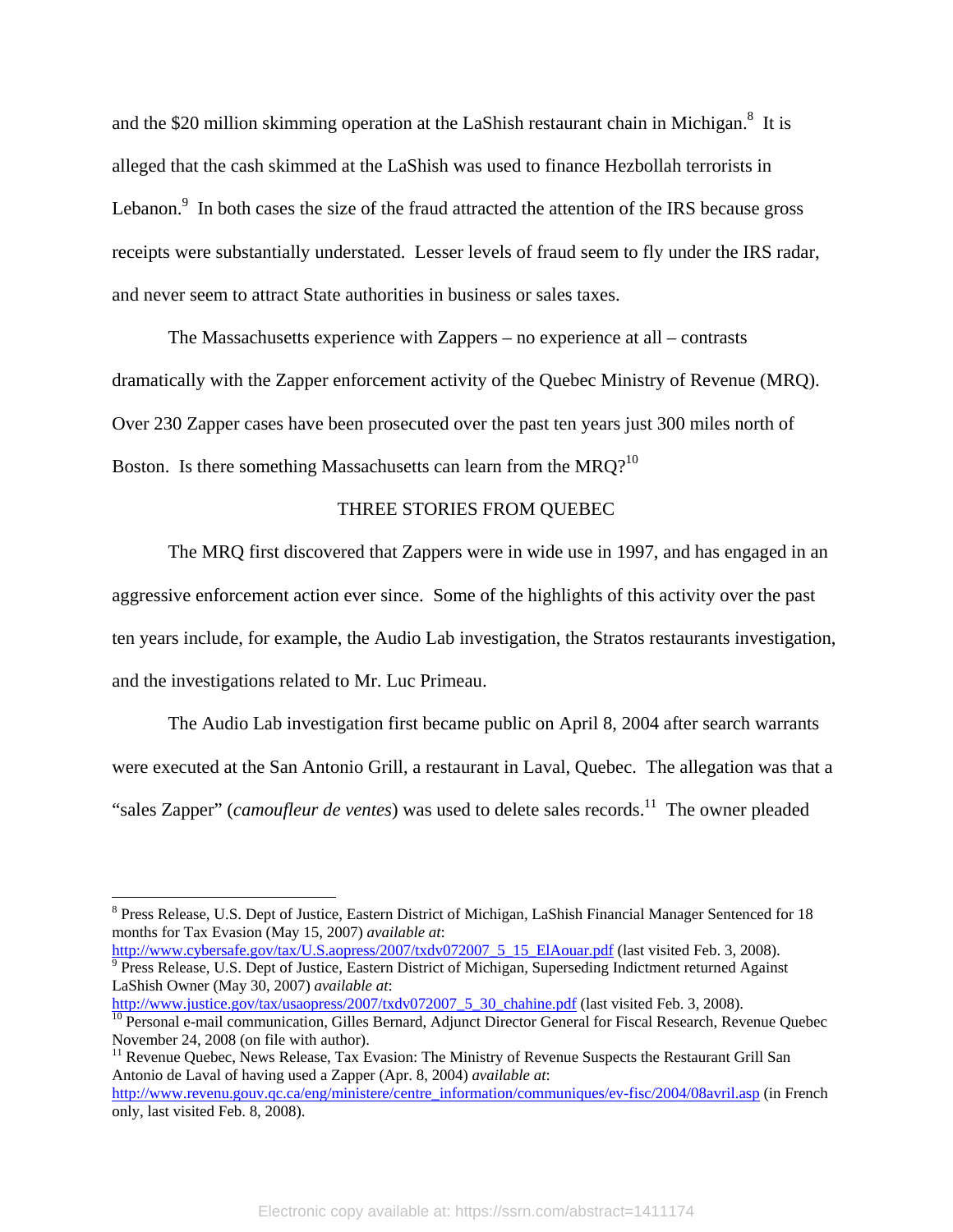guilty one year later.12 But more importantly on October 14, 2005, Revenue Quebec announced that it was executing five more search warrants in Montreal and Laval on Audio Lab LP, Inc. as it was under suspicion of having developed and marketed the sales Zapper used in the cash registers at San Antonio's Grill. Audio Lab LP, it turns out, not only developed the operating software in the cash registers at San Antonio's Grill (called Softdine),<sup>13</sup> but it developed and sold the Zapper that defeated it.

On June 26, 2007 Audio Lab LP, Inc. pleaded guilty to charges of having, "… designed and marketed a computer program designed to alter, amend, delete, cancel or otherwise alter accounting data in sales records kept by means of a software that [Audio Lab LP] had designed and marketed."<sup>14</sup>

The Stratos restaurants investigation highlights two other characteristics of large scale technology-assisted skimming frauds: the way skimmed cash is used to corrupt other businesses, businesses selling to the "zapping" enterprise, and the ease with which this fraud can sweep through a chain of related businesses. To dispose of the excess cash from skimmed sales the Stratos restaurants (1) put a double billing system in place with suppliers (to conceal purchases made without invoices in cash), and (2) wages were paid to employees in cash (and were not reported as income). All together twenty-eight Stratos restaurants eventually were involved in

l

<sup>13</sup> Revenue Quebec, News Release, Revenue Quebec Investigation of a Software Designer Outlet Suspected of having Developed and Distributed Zappers (Oct. 14, 2005) *available at*: http://www.revenu.gouv.qc.ca/eng/ministere/centre\_information/communiques/ev-fisc/2005/14oct(2).asp (in French

 $12$  The director, Mr. Apostolos Mandaltsis, was personally fined \$65,681.00 and \$10,300 respectively for PST (Provincial Sales Tax) and GST (federal Goods and Services Tax). Taxes and interest were due in addition.

only, last visited Feb. 8, 2008).

<sup>&</sup>lt;sup>14</sup> Revenue Quebec, News Release, The Company Audio LP, Inc. Convicted of Tax Evasion (Sept. 21, 2007) (on the conviction fines were imposed of \$12,475) *available at*:

http://www.revenu.gouv.qc.ca/eng/ministere/centre\_information/communiques/ev-fisc/2007/21sep.asp (in French only, last visited Feb. 8, 2008).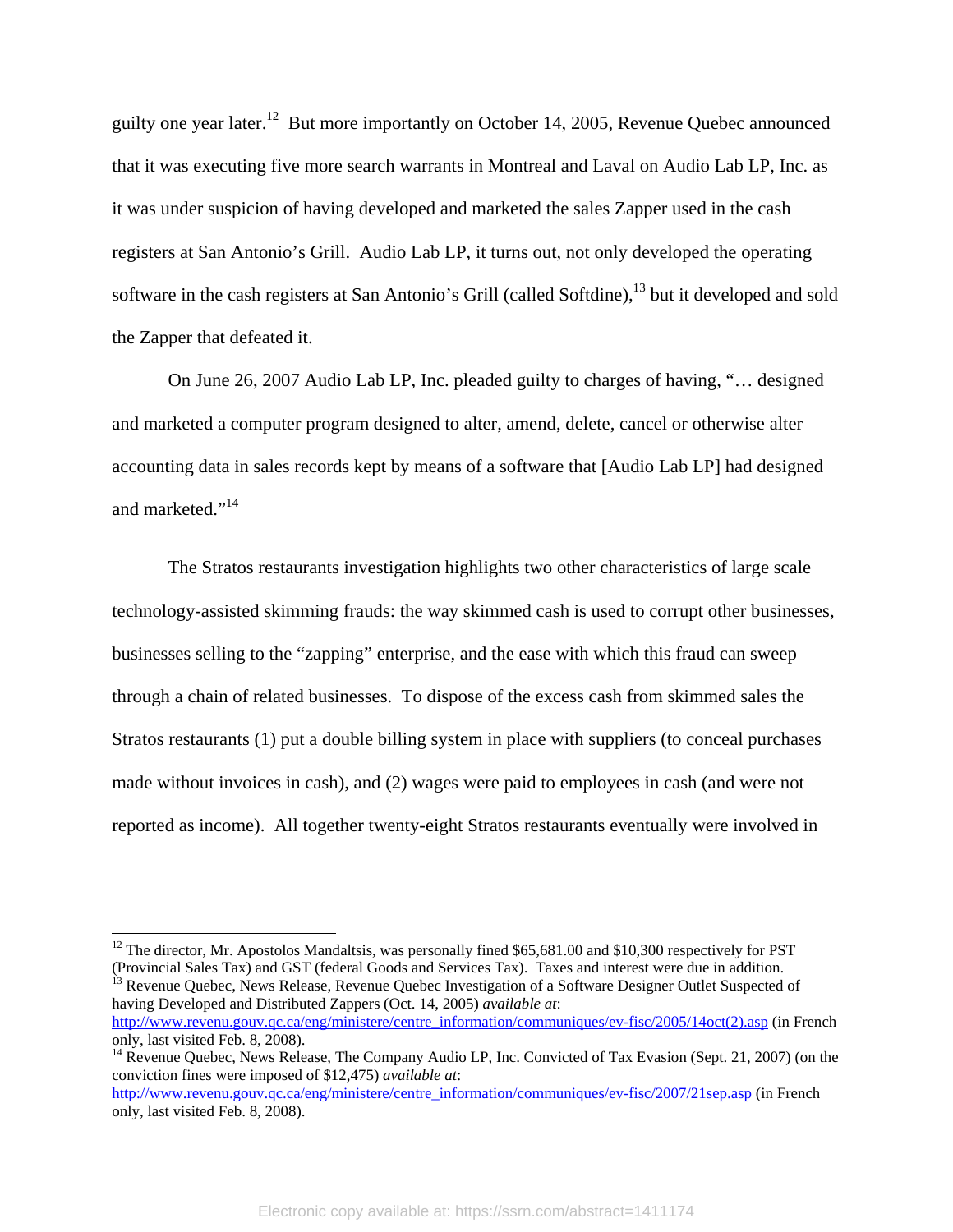the fraud. Guilty pleas came in waves – nineteen companies pleaded guilty on September 26, 2002; another six on October 11, 2002, and the four remaining on March 21, 2003.

Press releases provide details of only the final ten companies. In aggregate the taxes and penalties for these companies came to \$1,816,070.90, but the real thrust of the news releases were that "… the Department has conducted searches in order to establish proof that the designer of the IT function associated with the cash register software Terminal Resto had participated in the scheme set up by restaurants in the Stratos chain."15 On April 25, 2003, Mr. Michel Roy and his two sons Danny and Miguel admitted that they were guilty of facilitating the Stratos tax evasion. The father (Michel) was the creator of the Zapper that worked with Resto Terminal. He promoted it and made the sales. His sons (Miguel and Danny) were also implicated in creating the zapper. Aggregate fraud penalties assessed against the Roys were  $$1,064,459$ <sup>16</sup>

The third example involves Mr. Luc Primeau, a software designer who became the focus of an investigation that began with the announcement on March 17, 2003 that seven Patio Vidal restaurant franchises and a bar, La Tasca, from Gatineau, Quebec as well as another bar named O'Max in Masson-Angers, Quebec were convicted of adding Zappers to their Microflash cash register software (later upgraded to a new version called Caracara). Mr. Primeau not only

<sup>15</sup> The breakdown is: \$429,179.07 (GST) + \$492,023.11 (PST) + \$214,589.55 (federal penalties) + \$625,028.89 (provincial penalties) + \$55,250.28 (judicial fees). Revenue Quebec, News Release, All Stratos Restaurants Convicted of Fraud in Connection with the use of a Zapper (Mar. 18, 2003) *available at*: http://www.revenu.gouv.qc.ca/eng/ministere/centre\_information/communiques/ev-fisc/2003/18mars.asp (in French only, last visited Feb. 8, 2008).  $16$  Revenue Quebec, News Release, Fines of more than One million dollars  $-A$  Father and his Two Sons convicted

l

for Tax Evasion in connection with the Zapper (May 2, 2003) *available at*: http://www.revenu.gouv.qc.ca/eng/ministere/centre\_information/communiques/ev-fisc/2003/02mai.asp (in French only, last visited Feb. 8, 2008).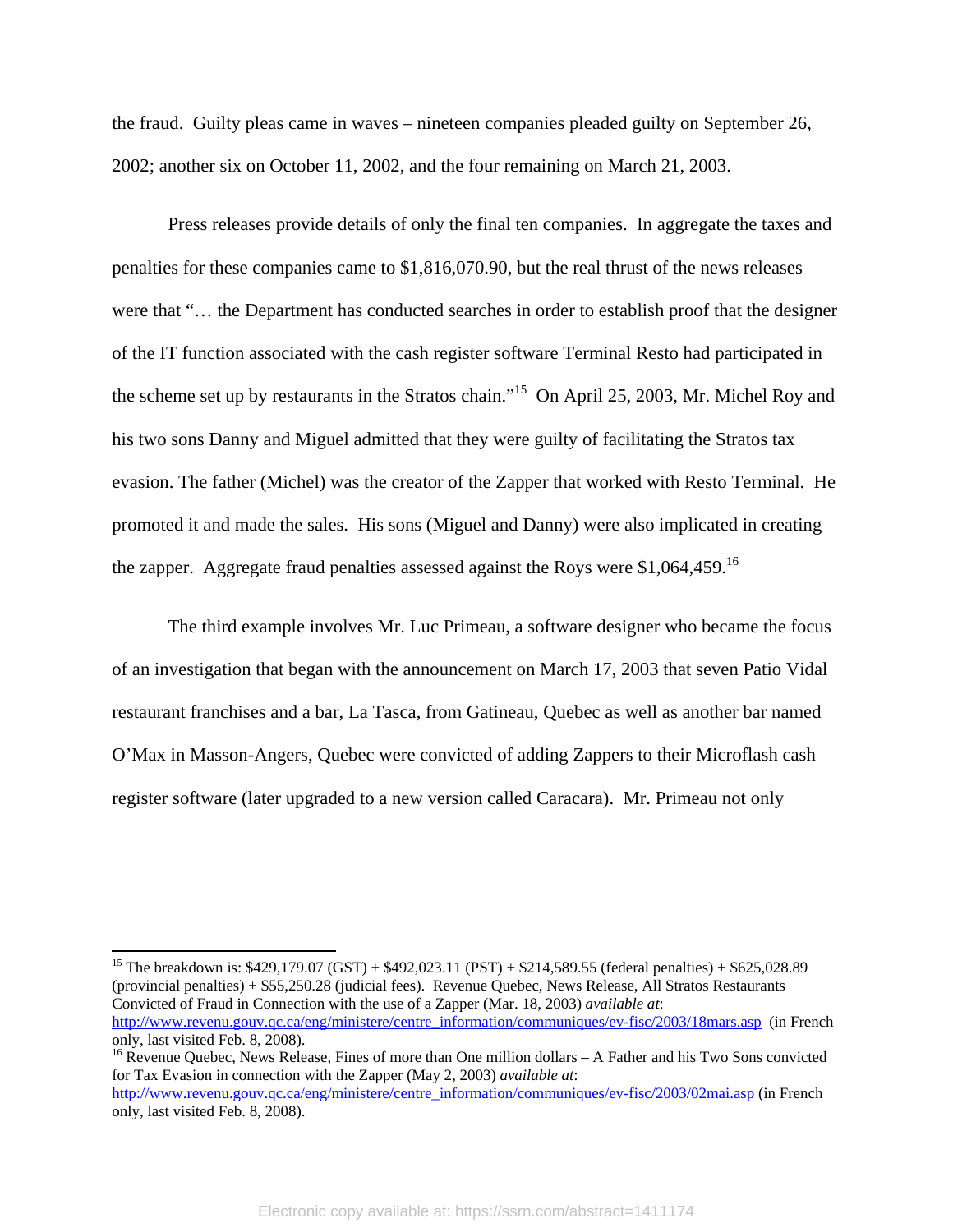designed Microflash and Caracara, but was the developer of the associated Zapper program that these businesses used. $17$ 

On October 17, 2005 Mr. Primeau admitted that his software assisted these companies to evade \$435,000 in GST and QST. All together these companies skimmed \$2.7 million in cash sales. Mr. Primeau was fined for his involvement. More importantly for this analysis we need to see Mr. Primeau as the classic example of the software designer who is a real threat to the tax system. By morphing into a business consultant Mr. Primeau actively spread Zappers throughout the restaurant sector. He brought this fraud to a series of bars and restaurants that might not otherwise have been involved if the risk of detection were not minimized by his software.18

Similar stories can be culled from litigation in the Netherlands, Germany, Brazil, Sweden and Australia. There are government studies that measure the significance of this problem, a multi-nation task force in the European Union looking at it, and a national study by Her Majesty's Revenue and Customs in the United Kingdome just coming to conclusion.

#### **CONCLUSION**

In these times of fiscal constraint, Massachusetts might benefit from a consideration of the enforcement options being developed around the globe. Waiting for the IRS to develop enforcement tools in this area might not be the optimal choice. Unlike the rest of the world, the

l

<sup>&</sup>lt;sup>17</sup> Revenue Quebec, News Release, Mr. Marcel St. Louis de l'Outaouais Convicted of Tax Evasion related to the use of a Zapper (Mar. 17, 2003) *available at*:

http://www.revenu.gouv.qc.ca/eng/ministere/centre\_information/communiques/ev-fisc/2003/17mars.asp (in French only, last visited Feb. 8, 2008).

<sup>&</sup>lt;sup>18</sup> Revenue Quebec, News Release, The Zapper Designer of Boucherville Pleads Guilty to Various Charges brought by Inland Revenue Quebec (Oct. 26, 2005) (additional penalties of \$22,513.19 under the GST and QST, as well as income tax of \$17,297.08 and related penalties of \$26,621.35) *available at*:

http://www.revenu.gouv.qc.ca/eng/ministere/centre\_information/communiques/ev-fisc/2005/26oct.asp (in French only, last visited Feb. 8, 2008).